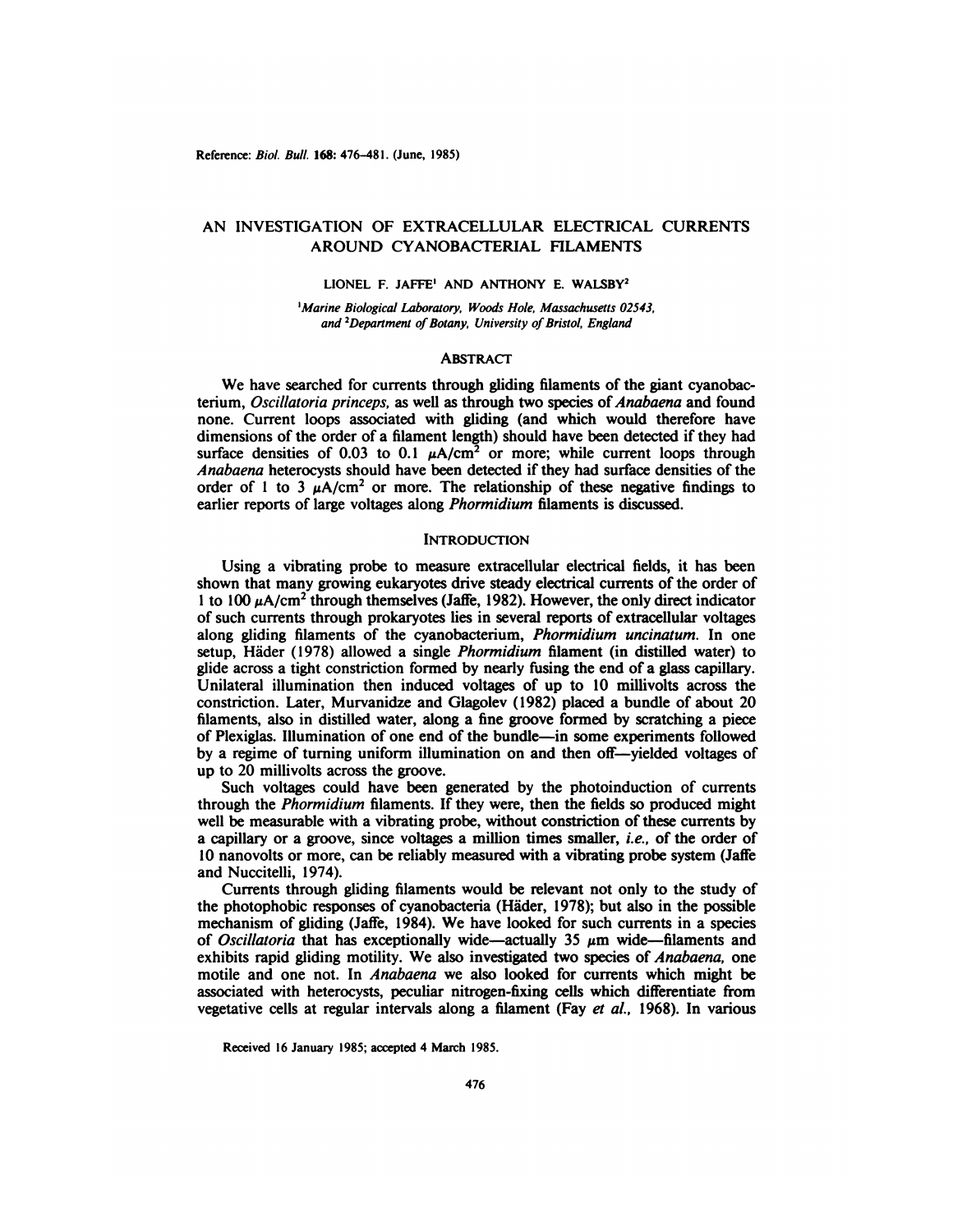eukaryotes, extracellular currents play a role in differentiation; moreover, heterocysts lack photosystem II (Tel-or and Stewart, 1977), and it seemed possible that they might show differences in photosynthetically driven proton flow through their plasma membranes from those found in vegetative cells—differences that in turn would generate detectible extracellular currents.

#### MATERIALS AND METHODS

*Anabaena flos-aquae strain 1304/13f from the Cambridge Collection of Algae* and Protozoa (CCAP) and *Anabaena cylindrica* strain CCAP 1304/2a were cultured as described by Armstrong et al. (1983) at  $20^{\circ}$ C under an incident light (approximately 1000 lux). Current density measurements were made with filaments suspended in the same medium diluted 50% with distilled water to give a resistivity of 35 K  $\Omega$ cm. *Oscillatoria princeps strain ID-9-Op (from Dr. R. W. Castenholz, University of* Oregon, Eugene) was grown in medium D (Castenholz, 198 1). Measurements of current density were made with filaments suspended in this medium at full strength, in this same medium diluted ten times with distilled water, and also in 1  $\mu$ M CaCl<sub>2</sub>, a medium providing higher resistivity (450 K $\Omega$ cm).

Current-generated fields around filaments were investigated using the vibrating probe with the filaments placed in 35-mm diameter Petri dishes on 1-mm deep layers of  $1\%$  (w/v) Difco agar jelly covered by 3 mm of the appropriate medium and a 2-mm layer of an inert parafin oil. The agar was prepared in the same medium as the overlay. To facilitate adhesion to the agar, filaments were first allowed to stick to the agar jelly without any fluid overlay.

The vibrating probe system was a modified version of that described by Jaffe and Nuccitelli (1974). Among the modifications were the following: (1) the vibrating electrodes were made by electrochemically depositing gold and then platinum black onto the tips of parylene-insulated stainless steel electrodes made primarily for brain recording (from Microprobe Inc., Clarksburg, Maryland). (2) The reference electrode was a non-vibrating platinized platinum wire immersed in the medium about a centimeter away from the vibrating one. (3) No meniscus setter was used. Where necessary, meniscal noise was avoided by covering the aqueous medium with oil. (4) The outputs of the vibrating and reference electrodes went to a differential preamplifier. The bath was kept near ground potential using a second platinized platinum wire and a virtual ground circuit. (5) For measurements of the field components perpendicular to a filament, the electrode was vibrated along its shaft instead of across it. This arrangement allowed a closer approach of the probe tip to the bacterial filaments than the usual lateral vibration, since the insulation did not intervene between the platinum black and the living cells. A close approach during such radial vibrations was also favored by the use of an electrode with a relatively small platinum black tip—one only 6  $\mu$ m wide by 8  $\mu$ m long.

Unless otherwise stated, measurements were made with a system time constant T of 5 s, *i.e.*, the system output after a step change in input rose to half of its final value in 5 s.

Figure 1 shows a probe near the end of an *Oscillatoria princeps* filament.

The filaments and probe were observed with a Zeiss inverted microscope. The most critical observations were made with a  $40\times$  objective. Most of the observations on *O. princeps* were made at a lamp voltage that gave an irradiance of 36  $Wm^{-2}$ on the specimen. This is equivalent to a light intensity of about 9 klux (see conversion table of Van Liere and Walsby, 1982) and is similar to the light intensity used by Häder (1978). Some of the observations on *Oscillatoria* and on *Anabaena*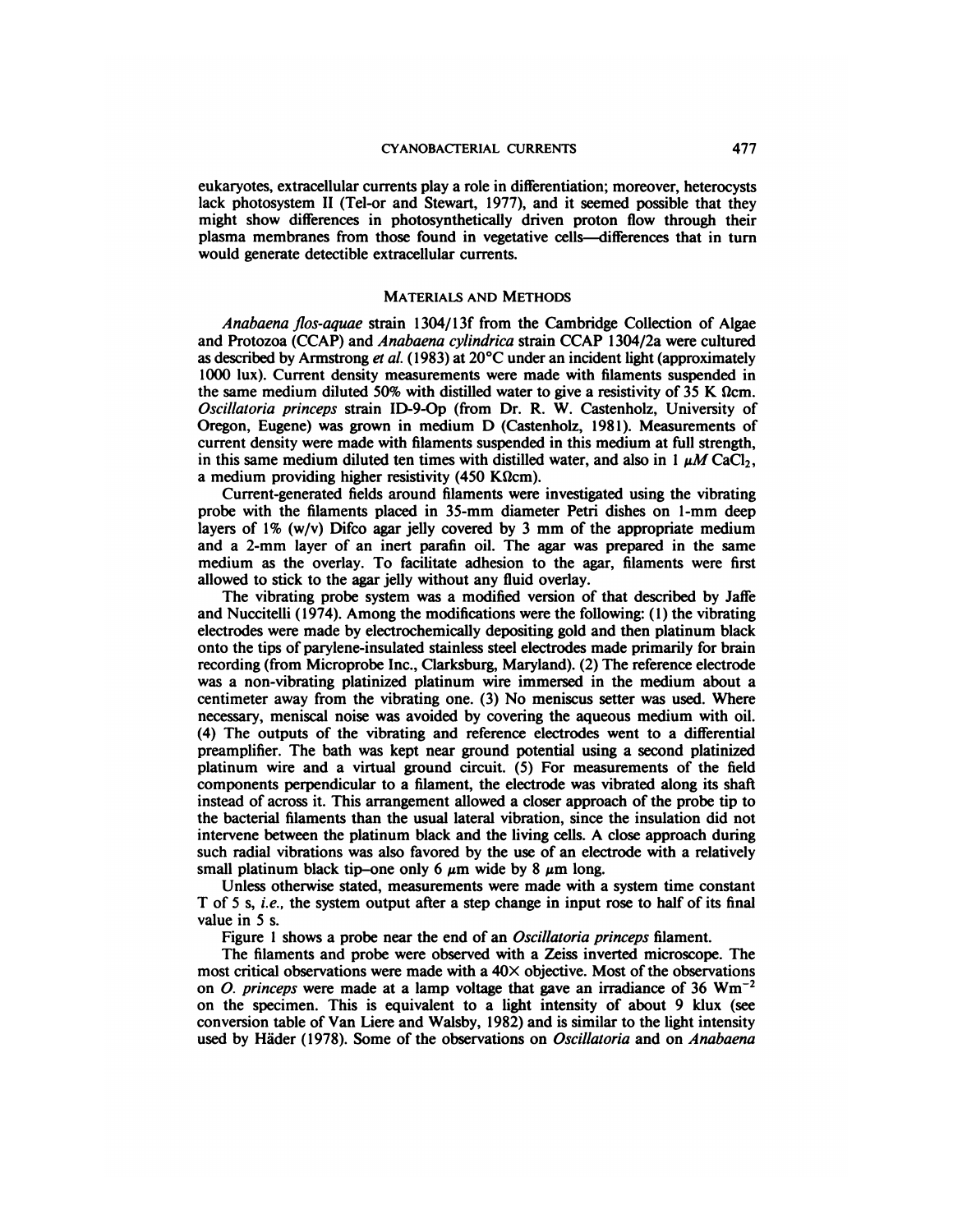

**FIGURE1. Photographsof a probe near the end of an Oscillatoria princeps filament. Left: probe** static. Right: probe vibrating.

*cylindrica and all measurements made with the photosensitive A. flos-aquae were* made with a green filter in the lamp condensor which reduced the irradiance to 19% of the unfiltered value.

### **RESULTS**

Measurements were made on two cyanobacterial species with typical widths: Anabaena *cylindrica* with filaments about 4  $\mu$ m wide and A. flos-aquae with filaments 6  $\mu$ m wide. They were also made on the exceptional filaments (36  $\mu$ m wide) of *Oscillatoria princeps*. Since the measurements on the latter should be most reliable, they are described first.

# *Oscillatoria*

A search for measurable currents was made on at least six different gliding filaments of  $O$ . princeps. The filaments generally glided at rates of about 1 to 5  $\mu$ m/s during measurements with frequent reversals of direction. This search included measurements with the probe tip vibrating in the following directions and positions: (1) parallel to the filament and placed to one side of it with a minimal probe-to filament gap of about 15  $\mu$ m. (2) Parallel to and above the filament with a gap of about 40  $\mu$ m. (3) Perpendicular and to the side with a 15- $\mu$ m gap. (4) Oblique and above with a gap of about 50  $\mu$ m. It likewise included measurements in various positions along the filament. In most cases we explored the vicinity of an entire filament (including its necridia) by letting it glide past a vibrating probe kept in one position except for slight adjustments to keep the probe-to-filament gap constant. The search also included measurement before, during, and after spontaneous reversals of the direction of gliding; measurements with the microscope light on or off and measurements during a shift from light on to off, or *vice versa*; as well as some measurements on filaments which were partially illuminated with the aid of the microscope light and the condensor diaphragm. The search likewise included measurements on filaments in medium D, in tenth strength D, as well as in a minimally conductive medium (1  $\mu$ M CaCl<sub>2</sub> added to glass distilled water) which nevertheless supported continued gliding. These last measurements were done with a half time constant of 1.5 s instead of the usual 5 s.

In no case were currents detected. At the point of measurement we would estimate that the instrumental limits of detectability generally lay between 30 and 60 (or in a few cases 100) nA/cm<sup>2</sup>, i.e., 0.03 to 0.1  $\mu$ A/cm<sup>2</sup>. Tangential or parallel current densities associated with gliding would presumably fall off over dimensions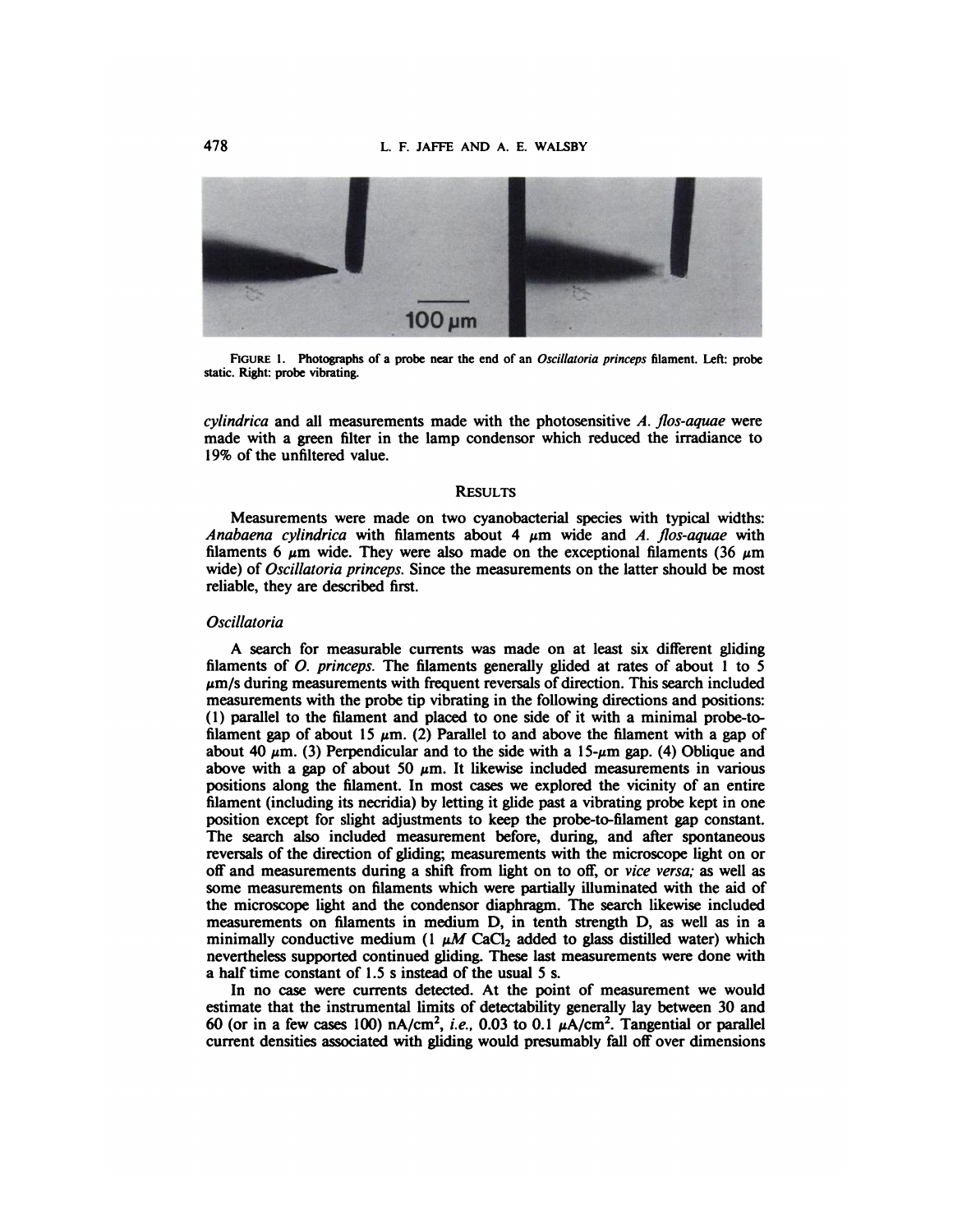comparable to the lengths of the measured filaments. Since these filaments were the order of a millimeter or more in length, the tangential current densities should not have fallen off significantly from a filament's surface to the point of measurement; so tangential surface current densities of more than about 30 to 60 nA/cm<sup>2</sup> should therefore have been detected. Perpendicular density components of a 'gliding current,' on the other hand, would be expected to fall off inversely to the distance from a filament's mid line. Hence, perpendicular surface densities should have been 2 to 3 fold higher than at the measurement point, and ones more than about 100 nA/cm<sup>2</sup> should have been detected.

Figure 2 shows two sections of the original records, which illustrate these negative results with Oscillatoria princeps.

#### *Anabaena*

About ten filaments of  $A$ . cylindrica were explored in a similar way with similar negative results. However, they glided more slowly than O. princeps (0.2–0.3  $\mu$ m/s instead of 1–5  $\mu$ m/s). As a result, it was possible to vibrate the probe closer to the filaments. Probe-to-filament gaps as small as about 5  $\mu$ m were often attained. Furthermore, A. cylindrica has heterocysts at about 100  $\mu$ m intervals. Therefore, it was possible to search for special heterocyst currents in this species. These results



**FIGURE 2. Illustrative records of the unsuccessful search for currents near gliding Oscillatoria** filaments, in full strength medium D.

Top: probe vibrating perpendicular to filament 2 on 16 September 1984. The probe was to the side of the filament, about 5–10  $\mu$ m away in its closest test positions (and 200  $\mu$ m away in the reference positions marked 'REF'). The filament was observed to be gliding rightward or leftward during periods marked right or left; it was also moving at most other times, although the direction was not noted. The microscope light was on except where the chart is marked 'DARK.' During deleted parts of the record, the probe was not vibrating or had touched the filament.

**Bottom:** probe vibrating parallel to filament 3 on 17 September 1984. The probe was about 35  $\mu$ m directly above the filament in its closest test positions and at this same height but  $300 \mu m$  to the right in its reference positions. The filament was gliding horizontally 'upwards,' i.e., away from the observer, or 'downwards' at about 4  $\mu$ m/s in the periods marked up or down, respectively. N marks a point at which a necridium passed the probe.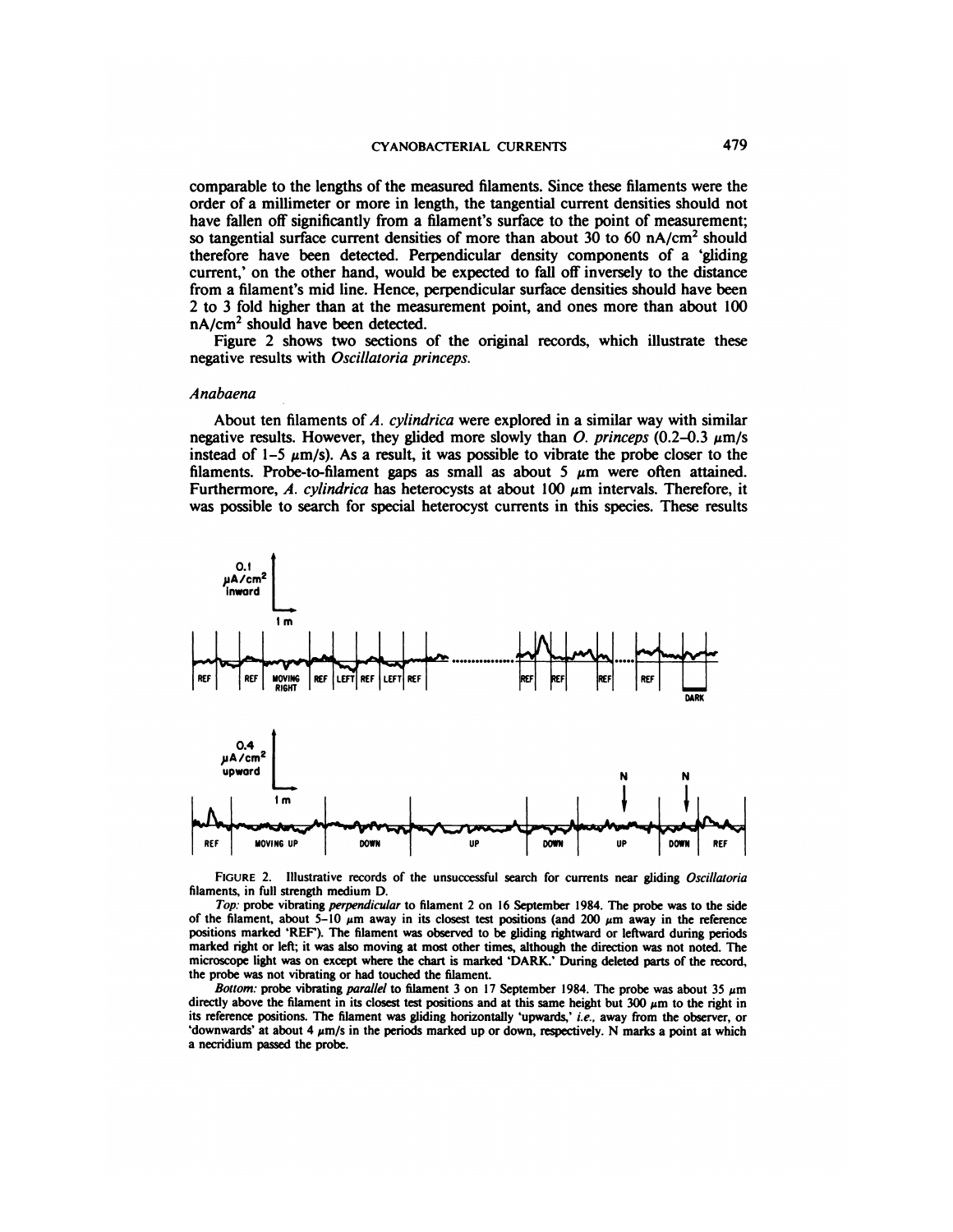were negative too. That is to say, currents of about  $100 \text{ nA/cm}^2$  or more would have been detected in the region of measurement. Considered as a source or sink of current, each heterocyst is a roughly equi-dimensional object with a  $3-4 \mu m$ radius. Currents emanating from a heterocyst should fall off roughly as the square of the distance from the cell's center. Considering the probe tip size of  $6 \times 8 \mu m$ , the minimum gap of 5  $\mu$ m, etc., we estimated that perpendicular surface current densities as small as one to a few  $\mu A/cm^2$  would have given detectable signals in the region of measurement. Since none were detected, we conclude that if there are special heterocyst currents, then their surface densities are less than 1 to 3  $\mu$ A/cm<sup>2</sup>.

Finally, we report some measurement made on the non-motile,  $5-6 \mu m$  wide filaments of A. fios-aquae. At first we regularly observed apparent outward currents of a few hundred nA/cm<sup>2</sup> near (i.e., about 5  $\mu$ m away from) the filaments of this organism, but no corresponding inward currents could be found. Then we observed that these apparent currents were only generated by regions of a filament which were so loose that they visibly vibrated when the probe approached. No such signals were generated by well-stuck regions of a filament which did not visibly vibrate when the probe approached. Evidently, these apparent small outward currents are artifacts somehow produced by vibrating the filament. Perhaps these curious artifacts originate in electrokinetic effects produced by mechanically shearing a double layer at the filaments' outer surfaces. In any case, they are a warning against searching for currents in objects so light and so loosely tethered that the vibrating probe itself can vibrate them.

### **DISCUSSION**

The absence of detectable current-generated electrical fields around gliding filaments of Oscillatoria and of Anabaena raises the question of whether: (1) these filaments are fundamentally different from Phormidium filaments, (2) the voltages measured across Phormidium filaments were generated by extracellular currents which were (a) too transient or (b) too small to be detected by us, or (3) these voltages were not generated by electrical currents driven through the medium by the filaments, but in some other fundamentally different way.

The first possibility seems unlikely in view of the apparent similarity between different gliding cyanobacterial filaments. Moreover, a preliminary effort to measure current-generated fields near gliding Phormidium filaments using a vibrating probe system has also yielded negative results (Häder, pers. comm.).

Half times of the transient voltages recorded by Murvanidze and Glagolev were of the order of 10 to 30 s, so our system half time constant of 5 sshould have allowed observations of comparable transients. Moreover, a crude calculation suggests that if the voltages which they recorded had been generated by currents through the filaments, then they would have been large enough to be detected by us. Suppose that their groove had a cross-sectional area of about  $0.01 \text{ mm}^2$ —as their reports suggest—and suppose that the medium in the groove had a resistivity of about  $1 \times 10^5$  Ωcm. Then the resistance of their groove would have been about 1 megohm and the current per filament needed to generate 20 mV would have been about 1 nanoampere. This would have required a surface density of the order of 10  $\mu$ A/cm<sup>2</sup> as it entered or left a filament section 0.5 mm long  $\times$  10  $\mu$ m wide. There are many uncertainties in this calculation! Nevertheless, the figure is two orders of magnitude higher than our limits of detectability. This, in turn, suggests that the third possibility must be seriously considered.

How could the voltages recorded along Phormidium filaments have been